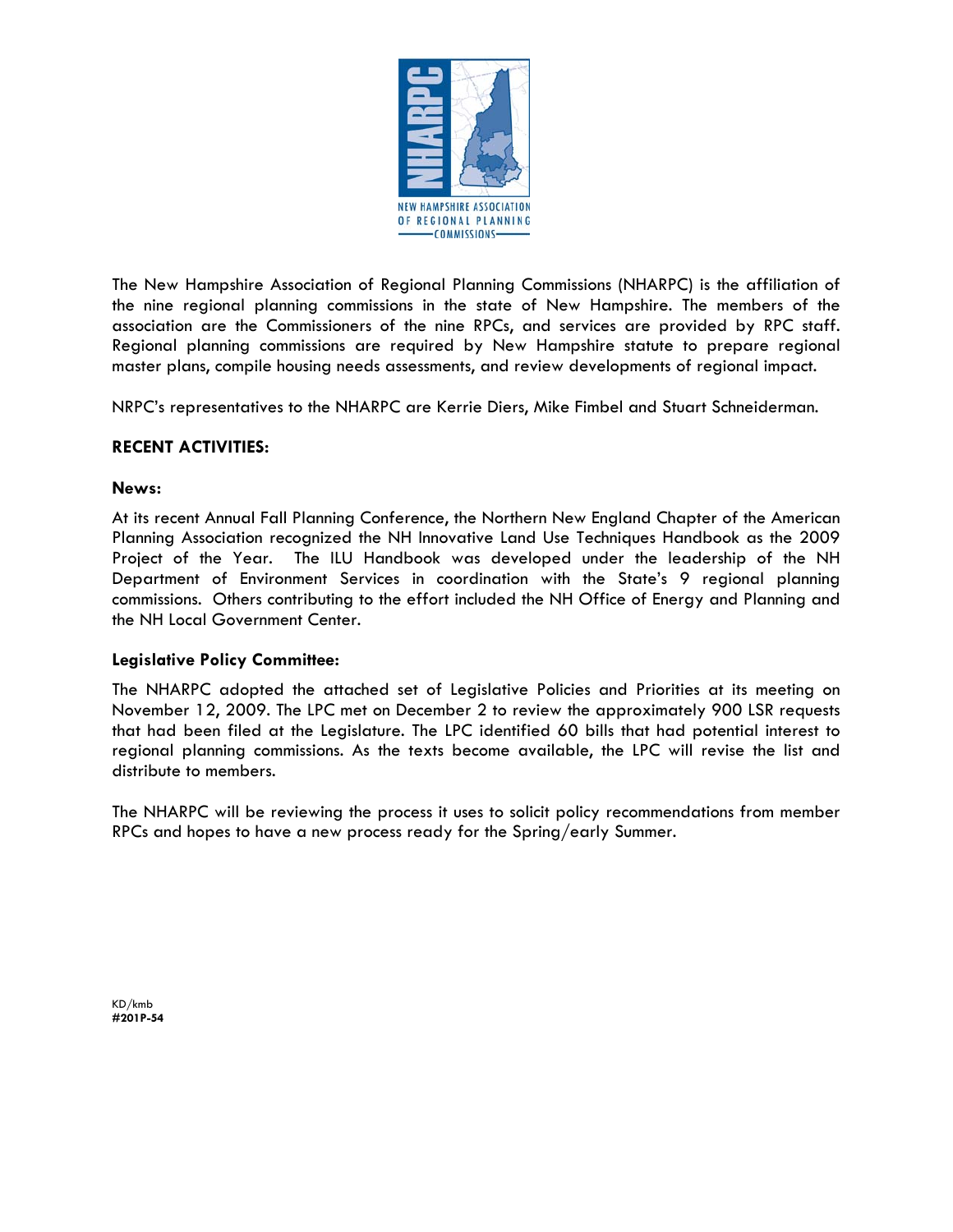# **NHARPC Legislative Priority Policy Areas 2010 Legislative Session**

The following list of Legislative Priorities and Legislative Policies was endorsed by NHARPC at their November 12. 2009 meeting.

#### **Legislative Priorities:**

- Increase current state funding levels for regional planning and explore alternative funding sources that could provide an increase in future funding.
- Strengthen provisions for review of developments of regional impact.
- Support programs which encourage protection of natural, cultural and historic resources such as LCHIP.
- Increase funding for safe and adequate transportation infrastructure and greater flexibility in spending for transportation improvements.

#### **Legislative Policies:**

**These policies are organized within the four general categories of NHARPC's Planning Principles for New Hampshire.** 

#### **Sustainability:**

- Promote groundwater withdrawal regulation and groundwater preservation and protection.
- Promote shoreland protection and regulation.
- Promote the establishment of permanent funded programs and incentives which promote proper disposal of household hazardous waste.
- Support stormwater management efforts including stormwater utility enabling legislation.
- Support efforts to protect wetlands.
- Promote measures to mitigate climate change.
- Support the development and increased use of sustainable/renewable energy.

## **Prosperity:**

- Support workforce housing.
- Support appropriate mechanisms for regional water, wastewater, septage management and solid waste management.
- Support financial and regulatory incentives for public water supply systems to interconnect their systems and implement conservation measures.
- Support regional economic development consistent with NHARPC planning principles.

#### **Mobility:**

• Support transit and multi-modal transportation.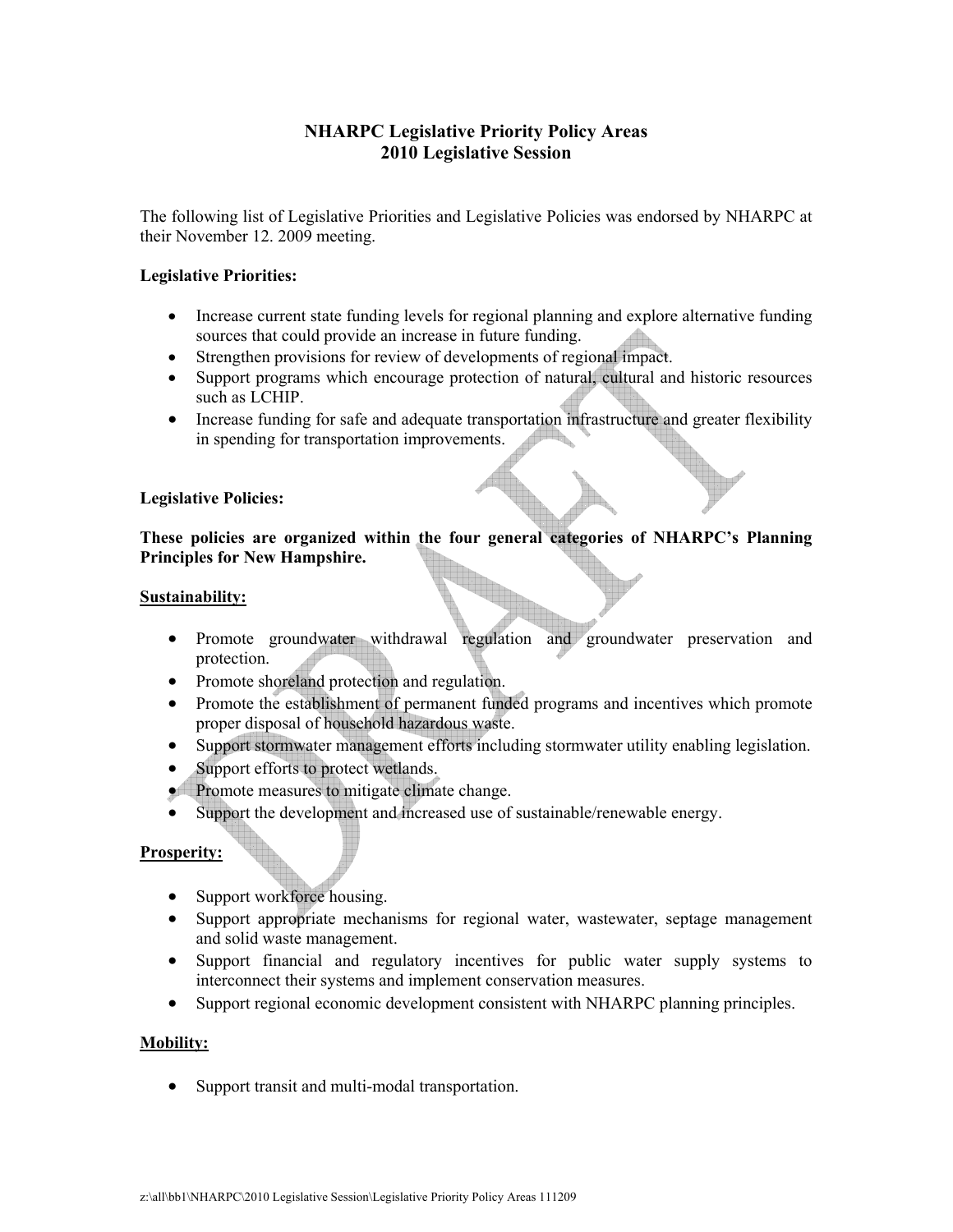## **Livability:**

- Promote smart growth.
- Support regionalism.
- Support policies which strengthen municipal and regional planning authority.



- 1. Nashua RPC recommended adding the following priorities:
	- Promote funding and sustainable support of passenger rail.
	- Encourage a state wide drinking water plan for the  $21<sup>st</sup>$  century.
	- Support a complete streets coalition that all modes be considered in transportation projects.
- 2. Lakes Region RPC suggested that priorities and policies be more specific.
- 3. Strafford RPC was unable to support the "Promote measures to mitigate climate change" policy due to a lack of information.
- 4. Southern RPC was unable to support the "Support workforce housing" policy as a blanket approval.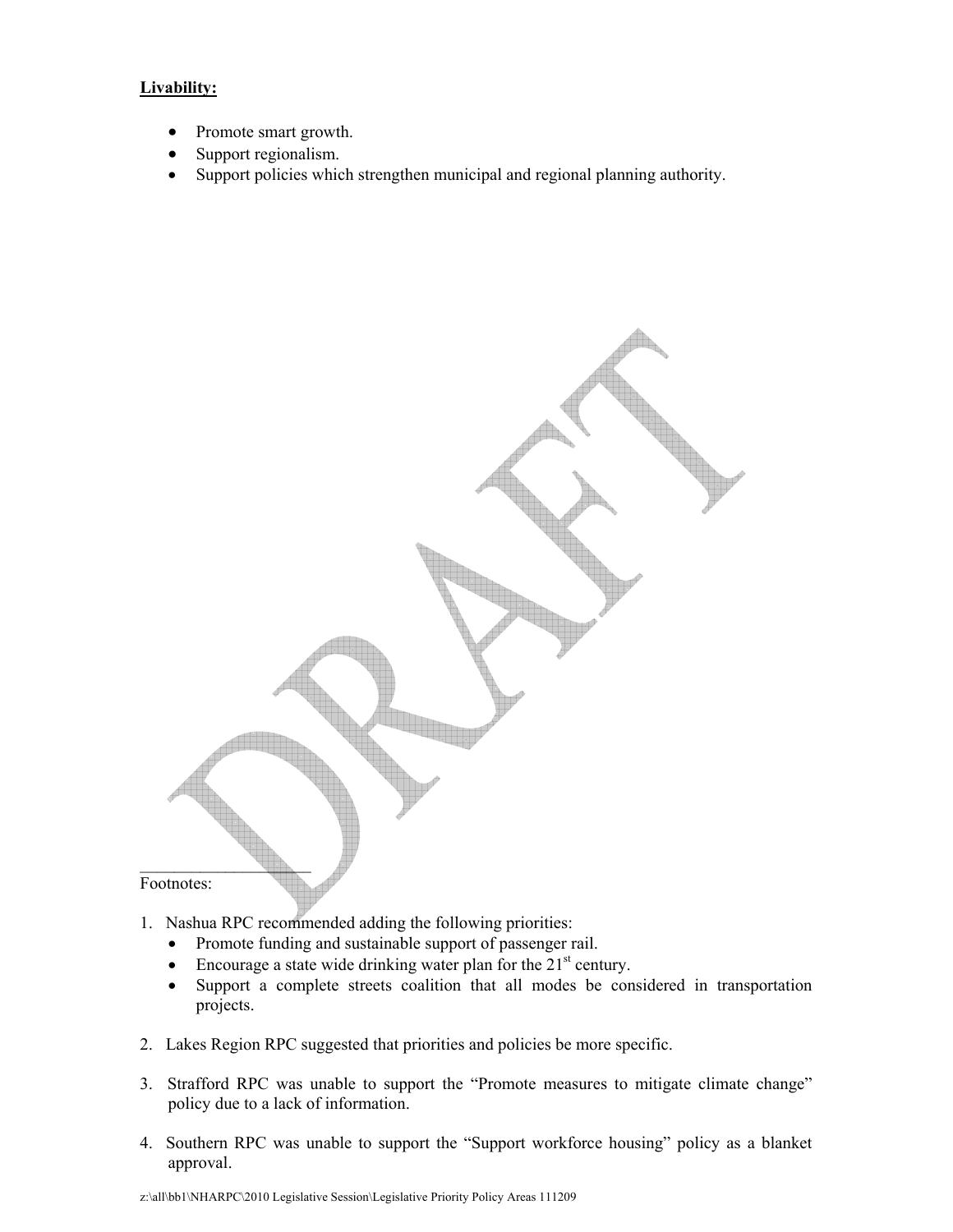# **NHARPC Legislative Service Requests of Interest, December 2009**

| Bill#            | LSR# | <b>Title</b>                                                                                                                                                                                  | Sponsor                                                                                      | Committee | Intent                                                                                                                                                                                                                                                                                                                                       | Link                                                                                                                         |
|------------------|------|-----------------------------------------------------------------------------------------------------------------------------------------------------------------------------------------------|----------------------------------------------------------------------------------------------|-----------|----------------------------------------------------------------------------------------------------------------------------------------------------------------------------------------------------------------------------------------------------------------------------------------------------------------------------------------------|------------------------------------------------------------------------------------------------------------------------------|
| HB1395           |      | 2008 Relative to Workforce Housing                                                                                                                                                            | David Hess                                                                                   |           | This bill makes various<br>changes to the workforce<br>housing requirements.                                                                                                                                                                                                                                                                 | http://www.gencourt.state.nh.us/legislation/2010/HB1395.html                                                                 |
| <b>HB1287</b>    |      | 2022 Relative to setback requirements on private rights-of-way                                                                                                                                | Gene Chandler                                                                                |           | This bill provides that a private<br>right-of-way of undetermined<br>width that forms a boundary<br>line for one or more properties<br>shall be deemed to be the width<br>required by the municipality<br>for town roads solely for the<br>purpose of setback<br>requirements under the local<br>land use ordinances.                        | http://www.gencourt.state.nh.us/legislation/2010/HB1287.html                                                                 |
| <b>HB1288</b>    |      | 2025 Relative to the term of office of an appointed member of a local land use board                                                                                                          | Christine Hamm                                                                               |           | This bill specifies when the<br>term of office of an appointed<br>member of a local land use<br>board member begins and ends.                                                                                                                                                                                                                | ttp://www.gencourt.state.nh.us/legislation/2010/HB1288.html                                                                  |
| HB1451           |      | 2037 Relative to the expiration of certain committees                                                                                                                                         | L Mike Kappler                                                                               |           | This bill exempts the local river<br>management advisory<br>committees, the rivers<br>management advisory<br>committee, the New Hampshire<br>lakes management and<br>protection program, including<br>the lakes management advisory<br>committee, and the oil fund<br>disbursement board from the<br>expiration dates under 2009,<br>144:87. | http://www.gencourt.state.nh.us/legislation/2010/HB1451.html                                                                 |
| HB1292           |      | 2050 Relative to underground storage tank facility permits, compliance, and cleanup<br>fund eligibility                                                                                       | <b>Chris Christensen</b>                                                                     |           | This bill removes provisions<br>necessitating periodic re-<br>issuance of underground<br>storage tank facility permits<br>and removes provisions which<br>limit transfer of oil cleanup<br>fund coverage.                                                                                                                                    | ttp://www.gencourt.state.nh.us/legislation/2010/HB1292.html                                                                  |
| HB1293           |      | 2051 Relative to the oil discharge cleanup fund                                                                                                                                               | Chris Christensen                                                                            |           | This bill repeals several<br>sections of law enacted in 1995<br>relative to the oil discharge<br>cleanup fund.                                                                                                                                                                                                                               | http://www.gencourt.state.nh.us/legislation/2010/HB1293.html                                                                 |
| HB1295           | 2063 | Establishing a committee to study the effects of milfoil and methods of<br>eradication                                                                                                        | <b>Richard Drisko</b>                                                                        |           | This bill establishes a<br>committee to study the effects<br>of milfoil and methods of<br>eradication.                                                                                                                                                                                                                                       | ttp://www.gencourt.state.nh.us/legislation/2010/HB1295.html                                                                  |
| HB1138           |      | 2080 Relative to the authority to expand municipal transportation improvement funds                                                                                                           | Donna Schlachman                                                                             |           | This bill removes the<br>requirement that municipal<br>transportation improvement<br>funds be expended only by the<br>legislative body of the<br>municipality.                                                                                                                                                                               | http://www.gencourt.state.nh.us/legislation/2010/HB1138.html                                                                 |
| <b>HB1298</b>    |      | 2085 Establishing a statewide septic system commission                                                                                                                                        | Jane Beaulieu                                                                                |           | This bill establishes a<br>statewide septic system<br>commission                                                                                                                                                                                                                                                                             | ttp://www.gencourt.state.nh.us/legislation/2010/HB1298.html                                                                  |
| <b>HB1299</b>    | 2086 | Establishing a committee to study enacting a moratorium on the sale and use of<br>fertilizers containing phosphorous                                                                          | Jane Beaulieu                                                                                |           | This bill establishes a<br>committee to study enacting a<br>moratorium on the sale and use<br>of fertilizers containing<br>phosphorus.                                                                                                                                                                                                       | ttp://www.gencourt.state.nh.us/legislation/2010/HB1299.html                                                                  |
| HB1305           |      | 2096 Relative to designating uses for surface waters                                                                                                                                          | Marcia Moody                                                                                 |           | This bill clarifies the definition<br>of surface waters, designates<br>beneficial uses of surface<br>waters, and establishes<br>requirements for<br>antidegradation.                                                                                                                                                                         | http://www.gencourt.state.nh.us/legislation/2010/HB1305.html                                                                 |
| HB1457           |      | 2117 Establishing a committee to study urban compacts                                                                                                                                         | Susan Kepner                                                                                 |           | This bill establishes a<br>commission to study urban<br>compacts.                                                                                                                                                                                                                                                                            | ttp://www.gencourt.state.nh.us/legislation/2010/HB1457.html                                                                  |
| HB1462           |      | 2146 Establishing a shorland advisory council                                                                                                                                                 | Nancy Stiles                                                                                 |           | This bill establishes a<br>shoreland advisory council.                                                                                                                                                                                                                                                                                       | ttp://www.gencourt.state.nh.us/legislation/2010/HB1462.html                                                                  |
| HB1399           |      | 2181 Relative to state water pollution control and drinking water revolving loan funds,<br>and state contributions to sewage disposal facilities.                                             | <b>Betsey Patten</b>                                                                         |           | . Permits the state to<br>participate in federally funded<br>grants provided under the<br>Clean Water Act.II. Limits<br>state contributions for certain<br>sewage disposal facility<br>construction costs.                                                                                                                                   | ttp://www.gencourt.state.nh.us/legislation/2010/HB1399.html                                                                  |
| <b>HB1149</b>    |      | 2183 Relative to incorporation by reference in State Agency rulemaking                                                                                                                        | Betsy Patten, Maurice Pilotte                                                                |           | This bill allows state agencies<br>to incorporate by reference in<br>its final rulemaking proposal a<br>manual of best management<br>oractices                                                                                                                                                                                               | http://www.gencourt.state.nh.us/legislation/2010/HB1149.html                                                                 |
| HB1332           |      | 2224 Relative to planning board members                                                                                                                                                       | Amy Perkins                                                                                  |           | This bill limits the applicability<br>of the prohibition on 2 or more<br>town planning board members<br>serving on another board or<br>commission.                                                                                                                                                                                           | http://www.gencourt.state.nh.us/legislation/2010/HB1332.html                                                                 |
| HB1153<br>HB1606 |      | 2242 Relative to membership of the commission to study water infrastructure<br>sustainable funding<br>2278 Relative to the transfer of funds within the department of environmental services. | Karen Umberger, Thomas Buco, Martha<br><b>Fuller Clark</b><br>Thomas Buco, Benjamin Baroody, |           | This bill adds a member to the<br>commission to study water<br>infrastructure.<br>This bill requires the                                                                                                                                                                                                                                     | http://www.gencourt.state.nh.us/legislation/2010/HB1153.html<br>http://www.gencourt.state.nh.us/legislation/2010/HB1606.html |
|                  |      |                                                                                                                                                                                               | Thomas Katsiantonis, Sandra Keans,<br>John Gallus                                            |           | commissioner of the<br>department of environmental<br>services to redirect certain<br>funds within the department.                                                                                                                                                                                                                           |                                                                                                                              |
| <b>HB1234</b>    |      | 2295 Relative to the disclosure of property rights & responsibilities in the sale of<br>shorefront property                                                                                   | Leigh Webb, David Palfrey                                                                    |           | This bill requires the seller of<br>shorefront property to disclose<br>to the purchaser the rights and<br>responsibilities of shorefront                                                                                                                                                                                                     | ttp://www.gencourt.state.nh.us/legislation/2010/HB1234.html                                                                  |

|        |                                                                                |                                                                                  | responsibilities of shorefront<br>ownership. |                                                                                               |
|--------|--------------------------------------------------------------------------------|----------------------------------------------------------------------------------|----------------------------------------------|-----------------------------------------------------------------------------------------------|
| HB1349 | 2309 Relative to enforcement of surface water classification                   | Judith Spang, L. Mike Kappler, Martha                                            | This bill clarifies the                      | http://www.qencourt.state.nh.us/legislation/2010/HB1348.html                                  |
|        |                                                                                | Fuller Clark, Jacalyn Cilley, Amanda<br>Merrill, Bob Odell, Dennis Abbott, Naida | enforcement of classification for            |                                                                                               |
|        |                                                                                |                                                                                  | surface water.                               |                                                                                               |
|        |                                                                                | Kaen, Gary Richardson                                                            |                                              |                                                                                               |
| HB1200 | 2310 Relative to definition of "abutter" for notice of land use board hearings | Paul McEachem                                                                    |                                              | This bill changes the definition http://www.gencourt.state.nh.us/legislation/2010/HB1200.html |
|        |                                                                                |                                                                                  | of "abutter" for notice of land              |                                                                                               |
|        |                                                                                |                                                                                  | use board hearings to include                |                                                                                               |
|        |                                                                                |                                                                                  | condominium or collective unit               |                                                                                               |
|        |                                                                                |                                                                                  | owners rather than the officers              |                                                                                               |
|        |                                                                                |                                                                                  | of the collective or association.            |                                                                                               |
|        |                                                                                |                                                                                  |                                              |                                                                                               |
|        |                                                                                |                                                                                  |                                              |                                                                                               |
|        |                                                                                |                                                                                  |                                              |                                                                                               |
|        |                                                                                |                                                                                  |                                              |                                                                                               |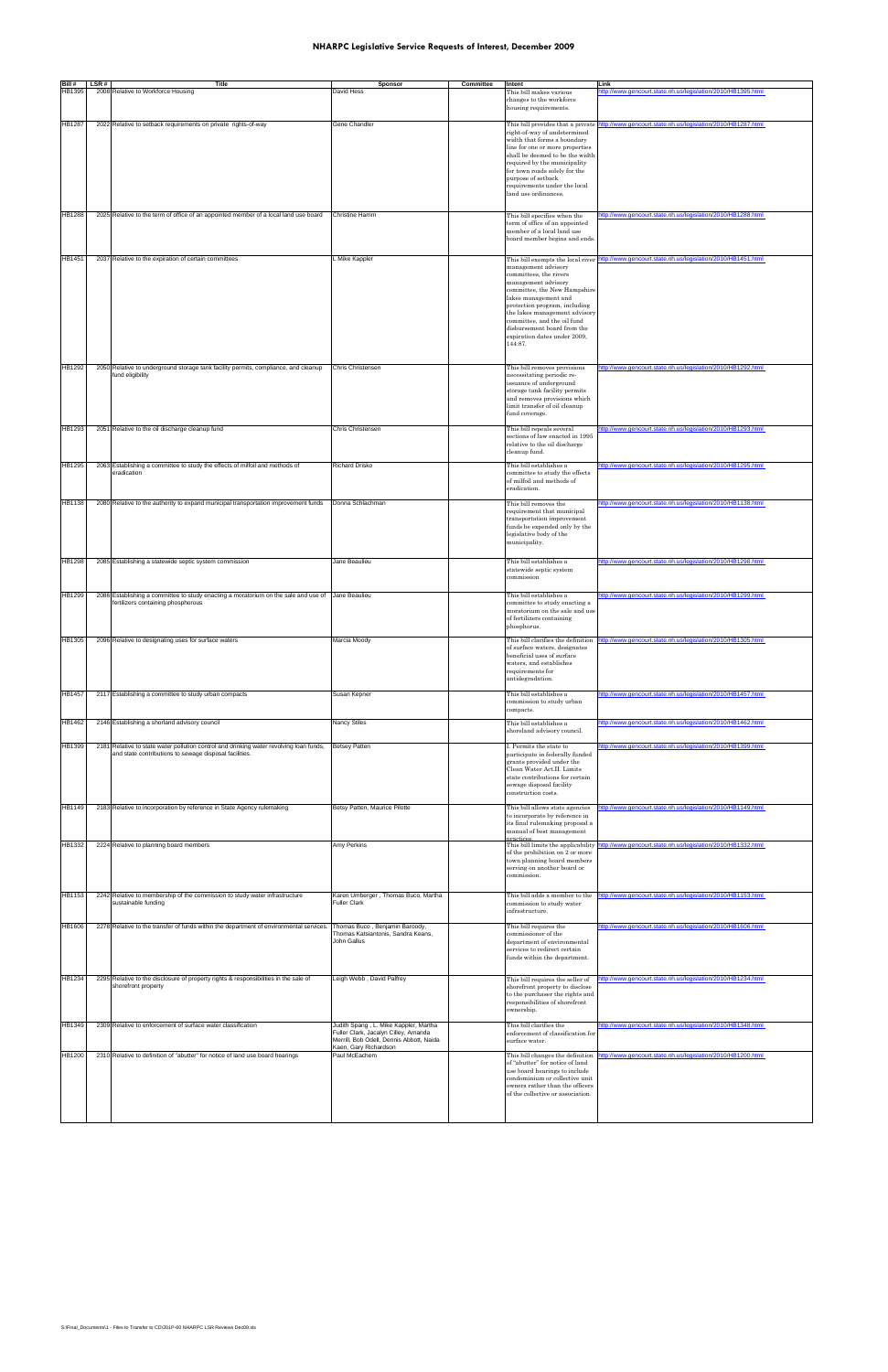#### **NHARPC Legislative Service Requests of Interest, December 2009**

| Bill #        | LSR# | Title                                                                                                                                                                                         | Sponsor                                                         | Committee | Intent                                                                                                                                                                                                                                                                                                                                                                                                                                                                                                                                                                        | Link                                                                                          |
|---------------|------|-----------------------------------------------------------------------------------------------------------------------------------------------------------------------------------------------|-----------------------------------------------------------------|-----------|-------------------------------------------------------------------------------------------------------------------------------------------------------------------------------------------------------------------------------------------------------------------------------------------------------------------------------------------------------------------------------------------------------------------------------------------------------------------------------------------------------------------------------------------------------------------------------|-----------------------------------------------------------------------------------------------|
| HB1627        |      | 2368 Relative to the regulation of manufactured housing and modular buildings                                                                                                                 | Thomas Buco, Kathleen Taylor                                    |           | Requires the department of<br>safety to certify manufactures,<br>dealer/builders, and installers<br>of modular buildings.II. Revise<br>the department's rulemaking<br>and enforcement authority<br>egarding modular buildings.<br>II. Revises the definition of<br>manufactured housing as well<br>as the responsibilities and<br>membership of the<br>manufactured housing<br>installation standards board.<br>IV. Transfers enforcement and<br>rulemaking authority for<br>manufactured housing<br>installation standards from the<br>board to the department of<br>safety. | ttp://www.gencourt.state.nh.us/legislation/2010/HB1627.html                                   |
| <b>HB1227</b> |      | 2390 Relative to laying pipes for pressurized hot water transmission and distribution                                                                                                         | Laurance Rappaport                                              |           | This bill permits pipes for the<br>transmission of pressurized hot<br>water to be laid by a<br>municipality.                                                                                                                                                                                                                                                                                                                                                                                                                                                                  | ttp://www.gencourt.state.nh.us/legislation/2010/HB1227.html                                   |
| HB1363        |      | 2400 Relative to continuing care communities                                                                                                                                                  | Jill Hammond                                                    |           | This bill clarifies the law<br>regulating continuing care<br>communities when a person<br>has not yet moved into the<br>facility, but is receiving<br>continuing care services at<br>home.                                                                                                                                                                                                                                                                                                                                                                                    | ttp://www.gencourt.state.nh.us/legislation/2010/HB1363.html                                   |
| HB1609        |      | 2415 Relative to current use and the land use change tax                                                                                                                                      | Derek Owen                                                      |           | This bill changes the procedure<br>for setting current use value of<br>unproductive land, clarifies<br>that the land use change tax is<br>not a property tax but is a<br>change of use tax, allows local<br>assessing officials 5 years to<br>discover that the land use<br>change tax is due and payable<br>if they receive no written<br>notice, and clarifies current use<br>taxation of condominium<br>development areas.                                                                                                                                                 | http://www.gencourt.state.nh.us/legislation/2010/HB1609.html                                  |
| HB1572        |      | 2429 Relative to the certification of integrated residential communities                                                                                                                      | Thomas Donovan, Catriona Beck                                   |           | This bill establishes the                                                                                                                                                                                                                                                                                                                                                                                                                                                                                                                                                     | http://www.gencourt.state.nh.us/legislation/2010/HB1572.html                                  |
|               |      |                                                                                                                                                                                               |                                                                 |           | ertification of integrated<br>residential communities. This<br>bill exempts such entities from<br>the licensure law regulating<br>health care facilities.                                                                                                                                                                                                                                                                                                                                                                                                                     |                                                                                               |
| HB1434        |      | 2447 Relative to exemptions from sewage disposal systems approval                                                                                                                             | Cynthia Dokmo, Peter Bergin, Peter<br>Fleishman                 |           | This bill exempts certain<br>transfers of title to land from<br>sewage disposal systems<br>approval requirements when<br>the owner retains title to<br>buildings.                                                                                                                                                                                                                                                                                                                                                                                                             | http://www.gencourt.state.nh.us/legislation/2010/HB1434.html                                  |
| HB1375        |      | 2450 Establishing a committee to study regional planning commissions                                                                                                                          | John Cloutier, Thomas Donovan, Larry<br>Brown, Rick Watrous     |           | This bill establishes a<br>committee to study regional<br>planning commissions.                                                                                                                                                                                                                                                                                                                                                                                                                                                                                               | http://www.gencourt.state.nh.us/legislation/2010/HB1375.html                                  |
| <b>HB1573</b> |      | 2468 Relative to the greenhouse gas emissions reduction fund and the renewable<br>energy fund                                                                                                 | Jacqueline Cali-Pitts, Martha Fuller Clark                      |           | This bill expands the types of<br>programs eligible for funding<br>from the greenhouse gas<br>emissions reduction fund. The<br>bill also allows the public<br>utilities commission, on its own<br>motion, to make transfers<br>between the greenhouse gas<br>emissions reduction fund and<br>the renewable energy fund.                                                                                                                                                                                                                                                       | ttp://www.gencourt.state.nh.us/legislation/2010/HB1573.html                                   |
|               |      | 2470 Including solar hot water heating systems in electric renewable energy class I                                                                                                           | Jacqueline Cali-Pitts, Martha Fuller Clark,<br>David Borden     |           |                                                                                                                                                                                                                                                                                                                                                                                                                                                                                                                                                                               |                                                                                               |
| <b>HB1377</b> |      | 2471 Permitting utilities to establish loan programs for owners of residential and<br>business property engaging in renewable energy and energy efficiency projects                           | Jacqueline Cali-Pitts, David Borden,<br>Martha Fuller Clark     |           | This bill permits utilities to<br>establish loan programs for<br>owners of residential and<br>business property engaging in<br>renewable energy and energy<br>efficiency projects.                                                                                                                                                                                                                                                                                                                                                                                            | http://www.gencourt.state.nh.us/legislation/2010/HB1377.html                                  |
| HB1380        |      | 2481 Relative to assessing fees by zoning boards of adjustment                                                                                                                                | Laura Gandia                                                    |           | This bill authorizes zoning<br>boards of adjustment to assess<br>fees to cover costs and<br>administrative expenses.                                                                                                                                                                                                                                                                                                                                                                                                                                                          | http://www.gencourt.state.nh.us/legislation/2010/HB1380.html                                  |
| <b>HB1382</b> |      | 2484 Relative to Workforce Housing                                                                                                                                                            | William O'brien, Stephen Shurtleff, John<br>Hikel, Warren Groen |           | This bill provides that<br>municipalities lacking specified<br>building restrictions shall be<br>deemed compliant with<br>workforce housing<br>equirements.                                                                                                                                                                                                                                                                                                                                                                                                                   | http://www.gencourt.state.nh.us/legislation/2010/HB1382.html                                  |
| <b>HB1575</b> |      | 2488 Relative to commercial composting                                                                                                                                                        | Daniel Carr, Peter Allen, Susan Wiley,<br>Suzanne Smith         |           | . Requires commercial<br>composters to have a permit.<br>II. Establishes a permit process<br>for commercial composters. III.<br>Establishes rulemaking<br>authority for the commissioner<br>of the department of<br>environmental services.                                                                                                                                                                                                                                                                                                                                   | http://www.gencourt.state.nh.us/legislation/2010/HB1575.html                                  |
| HB1401        |      | 2497 Limiting corn-based ethanol as an additive to gasoline sold in New Hampshire                                                                                                             | Charles Townsend, Beatriz Pastor                                |           | This bill limits the amount of<br>corn-based ethanol that may be<br>added to gasoline sold in                                                                                                                                                                                                                                                                                                                                                                                                                                                                                 | http://www.gencourt.state.nh.us/legislation/2010/HB1401.html                                  |
| <b>HB1174</b> |      | 2531 Relative to terms for appointed town officials                                                                                                                                           | Jessie Osborne, Mary Cooney, Christine<br>Hamm                  |           | New Hampshire.<br>of an appointed official<br>continues until a successor is<br>appointed and qualified.                                                                                                                                                                                                                                                                                                                                                                                                                                                                      | This bill provides that the term http://www.gencourt.state.nh.us/legislation/2010/HB1174.html |
| <b>HB1221</b> |      | 2545 Relative to excavating and dredging permits                                                                                                                                              | Judith Day, Susan Kepner                                        |           | To abutters concerning<br>excavating and dredging<br>permits, and II. To persons<br>against whom complaints have<br>been filed for violations.                                                                                                                                                                                                                                                                                                                                                                                                                                | http://www.gencourt.state.nh.us/legislation/2010/HB1221.html                                  |
| HB1222        |      | 2546 Relative to the authority of the commissioner of the department of environmental Judith Day, Susan Kepner<br>services to grant permits under the comprehensive shoreland protection act. |                                                                 |           | This bill provides that the<br>commissioner of the<br>department of environmental<br>services shall not be bound by<br>the decisions of municipalities<br>concerning waivers and<br>variances.                                                                                                                                                                                                                                                                                                                                                                                | http://www.gencourt.state.nh.us/legislation/2010/HB1222.html                                  |
| <b>HB1499</b> |      | 2557 Reducing the number of area agencies in the state                                                                                                                                        | Elaine Swinford, Edith Hogan, Warren<br>Groen                   |           | This bill reduces the number of<br>area agencies in the state from<br>12 to 4, and consolidates area<br>agency management under one<br>executive director.                                                                                                                                                                                                                                                                                                                                                                                                                    | http://www.gencourt.state.nh.us/legislation/2010/HB1499.html                                  |
| <b>HB1521</b> |      | 2571 Relative to funding of the New Hampshire rail transit authority                                                                                                                          | Neal Kurk, Peter Bergin                                         |           | This bill prohibits the New<br>Hampshire rail transit<br>authority from proceeding with<br>any commitment for passenger<br>rail service until the treasurer<br>certifies that no state-funded<br>subsidy will be needed.                                                                                                                                                                                                                                                                                                                                                      | http://www.gencourt.state.nh.us/legislation/2010/HB1521.html                                  |